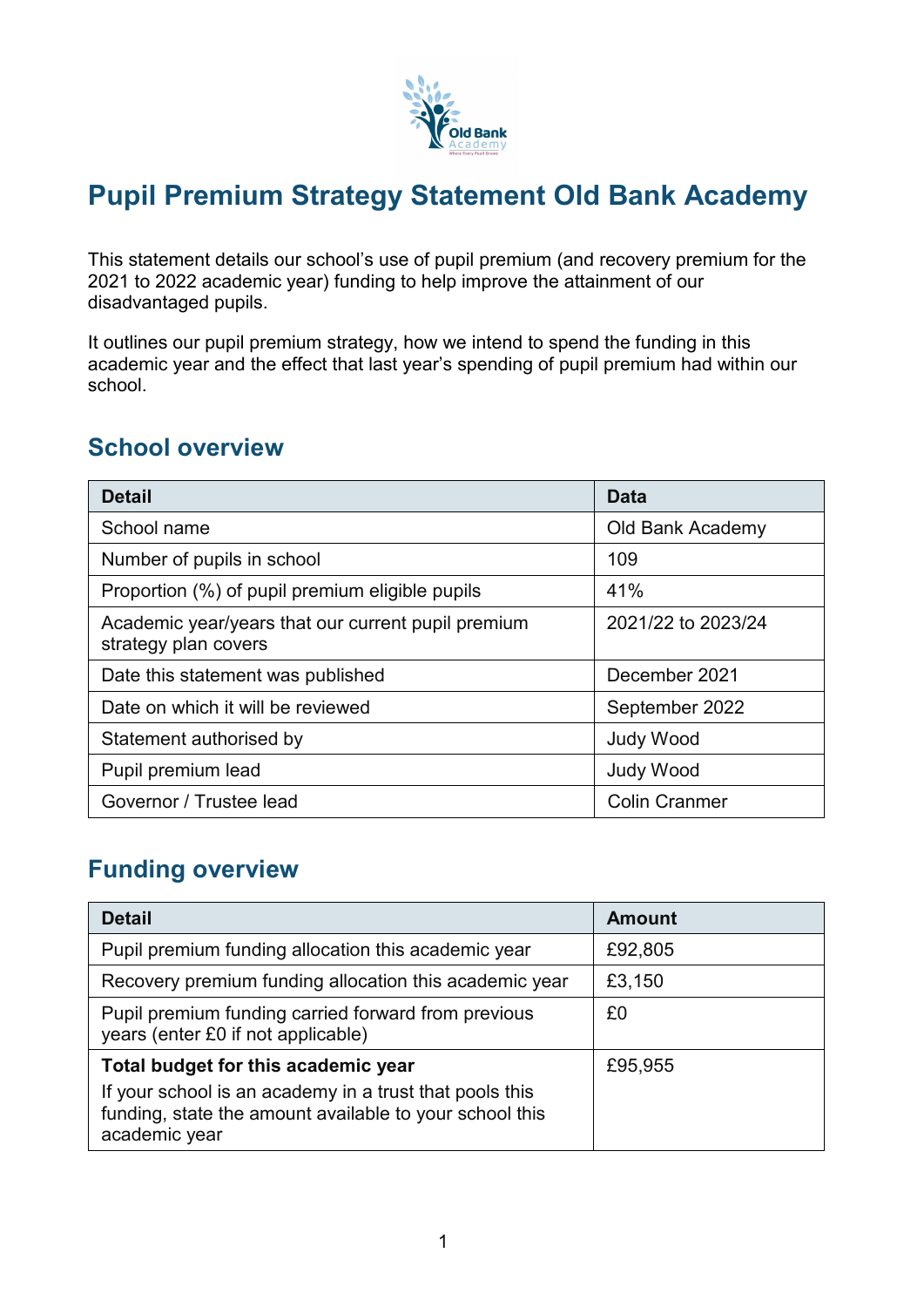

# **Part A: Pupil premium strategy plan**

# **Statement of intent**

- At Old Bank Academy, we have high aspirations and ambitions for our children and we believe that all learners should be able to reach their full potential.
- We strongly believe that reaching your potential is not about where you come from, but instead, about developing the necessary skills and knowledge required to succeed.
- Our pupils in receipt of the Pupil Premium Funding face specific barriers to reaching their full potential, and we are determined to provide the support and guidance they need to help them overcome these barriers.
- In addition to this, we aim to provide them with access to a variety of exciting opportunities and a broad and balanced curriculum

# **Challenges**

This details the key challenges to achievement that we have identified among our disadvantaged pupils.

| <b>Challenge</b><br>number | <b>Detail of challenge</b>                                                                                                                                                      |
|----------------------------|---------------------------------------------------------------------------------------------------------------------------------------------------------------------------------|
|                            | Underdeveloped oral language skills and vocabulary gaps among many<br>disadvantaged pupils. These are more prevalent among our<br>disadvantaged pupils than their peers.        |
| 2                          | Attendance data indicates that attendance and PA among disadvan-<br>taged pupils has been lower than attendance for non-disadvantaged pu-<br>pils.                              |
| 3                          | Observations highlight that disadvantaged pupils generally have greater<br>difficulties with phonics than their peers. This negatively impacts their<br>development as readers. |
| 4                          | Assessments indicate that attainment among disadvantaged pupils is<br>below that of non-disadvantaged pupils across school in reading, writing<br>& mathematics.                |
| 5                          | Lack of parental engagement with providing children with broad<br>opportunities and life experiences, and a lack of support with home<br>learning.                              |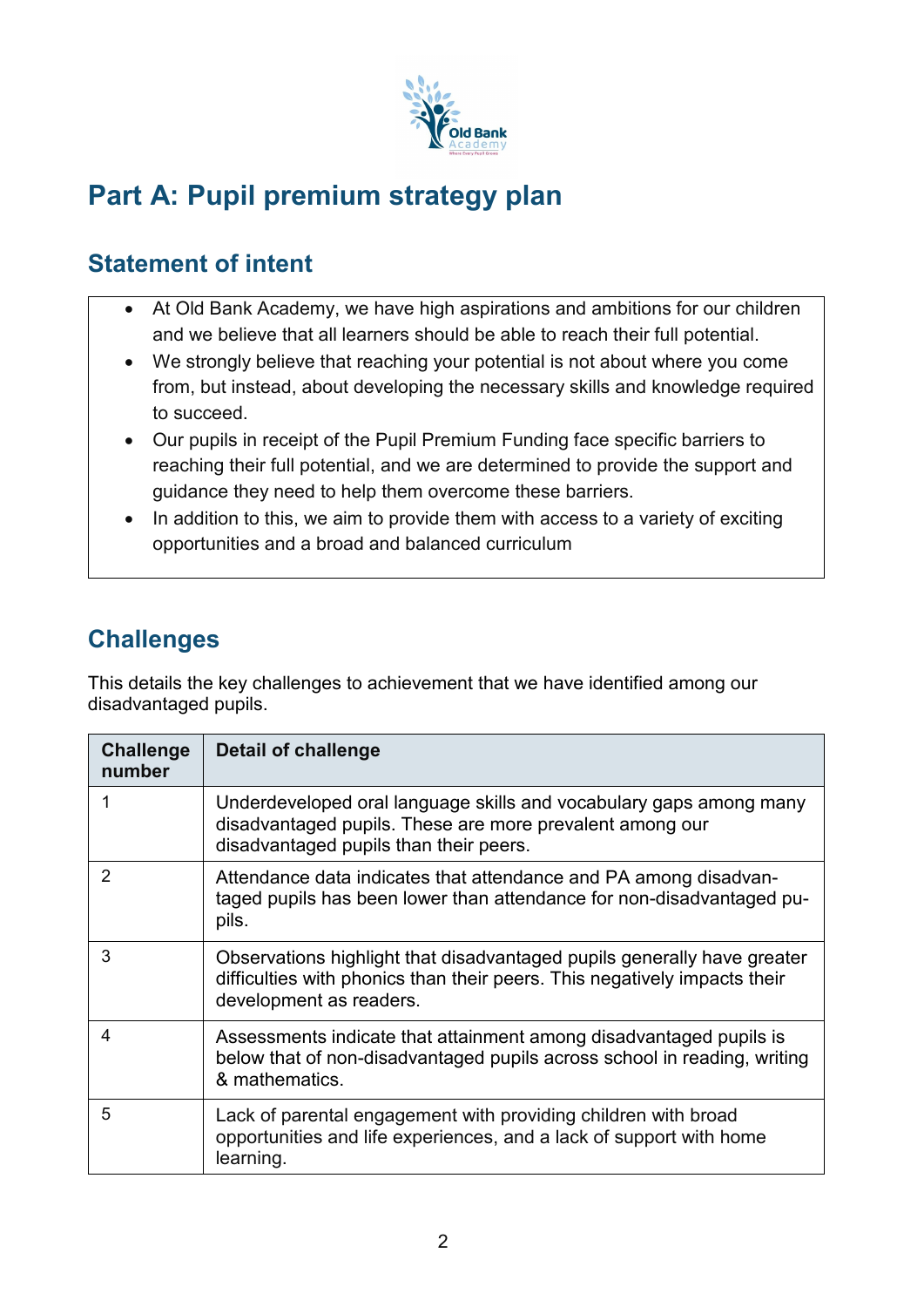

# **Intended outcomes**

This explains the outcomes we are aiming for **by the end of our current strategy plan**, and how we will measure whether they have been achieved.

| <b>Challenge</b><br>number | <b>Success criteria</b>                                                                                                                                                                                                                 |
|----------------------------|-----------------------------------------------------------------------------------------------------------------------------------------------------------------------------------------------------------------------------------------|
| 1.                         | The communication and language skills of PP children on exit from<br>reception will show progress to being in line with their peers, measured<br>by assessment.                                                                         |
| 2.                         | Increased attendance rates of PP children across school and a reduced<br>gap between PP and non-PP pupils relating to their attendance. The<br>outcomes will be measured via the attendance data and the attainment &<br>progress data. |
| 3.                         | Increase in the number of PP children achieving in line with their peers<br>in reading at the end of EYFS, phonics screening at the end of year 1<br>and reading at the end of KS1.                                                     |
| 4.                         | Progress for PP children across school will be in line with their peers in<br>reading, writing and maths.                                                                                                                               |
| 5.                         | A well-developed provision for both indoor & outdoor wider opportunities.                                                                                                                                                               |
|                            | Parents becoming more engaged with their pupils learning, attending<br>regular events within school to support them in helping their children in<br>the early years of their education.                                                 |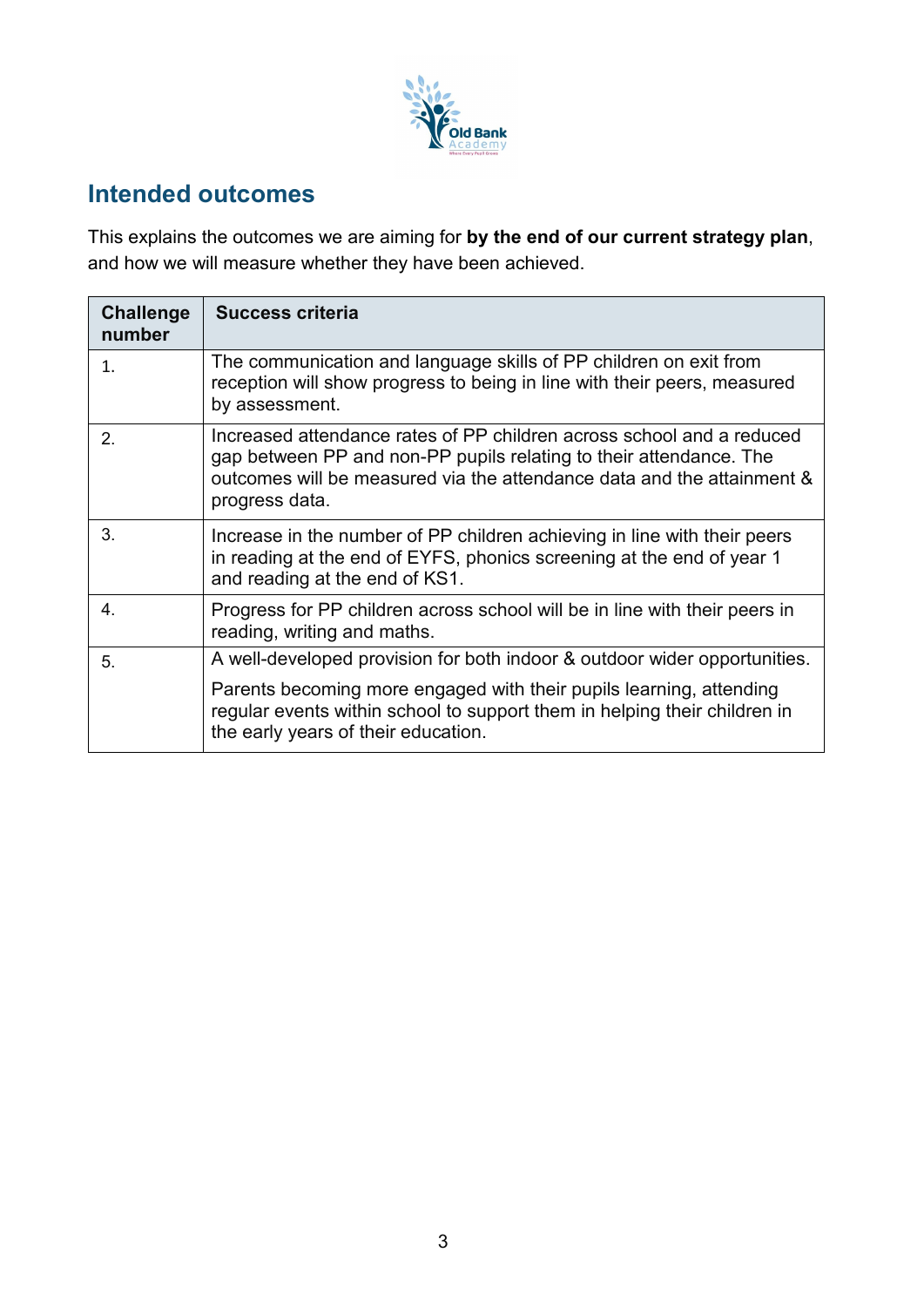

### **Activity in this academic year**

This details how we intend to spend our pupil premium (and recovery premium funding) **this academic year** to address the challenges listed above.

#### **Teaching**

Budgeted cost: £52,805

| <b>Activity</b>                                                                                                                                     | <b>Evidence that supports this</b><br>approach                                                                                                                                                                                                                                                                                                                                                                       | <b>Challenge</b><br>number(s)<br>addressed |
|-----------------------------------------------------------------------------------------------------------------------------------------------------|----------------------------------------------------------------------------------------------------------------------------------------------------------------------------------------------------------------------------------------------------------------------------------------------------------------------------------------------------------------------------------------------------------------------|--------------------------------------------|
| Ensure the quality of<br>teaching in all subjects,<br>leads to good progress<br>for all children.                                                   | DFE report: supporting the attainment of<br>disadvantaged pupils: articulating success<br>and good practice. Nov 2015 identifies QFT<br>as the key to ensuring PP pupils make<br>progress.                                                                                                                                                                                                                           | 1, 2, 3, 4, 5                              |
| Develop consistent<br>curriculum experiences<br>which build on speech<br>and language and<br>experiential learning.                                 | <b>EEF Teaching and learning toolkit</b><br>identifies wider curriculum experiences as<br>enabling plus 3 months and that it has<br>benefits for core academic attainment.<br>EEF Teaching and learning toolkit shows<br>plus 6 months impact through communication<br>and language approaches.                                                                                                                      | 1, 2                                       |
| Develop the school<br>curriculum to provide<br>high quality, broad,<br>balanced learning<br>activities enabling strong<br>learning for PP children. | DFE Teaching a broad and balanced<br>curriculum for education recovery 2021<br>identifies the need to continue to teach a<br>broad and balanced curriculum that<br>includes wider experiences such as<br>educational visits and visitors to school.                                                                                                                                                                  | 1, 2                                       |
| Develop quality Phonics<br>teaching, ensuring<br>consistency of approach<br>to enable good progress.                                                | <b>EEF Teaching and learning toolkit</b><br>identifies phonics as having high impact for<br>low cost based on very extensive research.<br>DFE The reading framework: teaching<br>the foundations of literacy identifies 'Evi-<br>dence shows that teaching phonics is the<br>best way to teach children to read, e.g. the<br>EEF considers phonics to be one of the most<br>secure and best-evidenced areas of peda- | 1, 3                                       |
| Develop and embed<br>Steps to Read and Read<br>to Write model across all                                                                            | gogy, recommending all schools use a sys-<br>tematic approach to teaching it.'<br>DFE report: supporting the attainment of<br>disadvantaged pupils: articulating success<br>and good practice. Nov 2015 identifies QFT                                                                                                                                                                                               | 4                                          |
| year groups.                                                                                                                                        |                                                                                                                                                                                                                                                                                                                                                                                                                      |                                            |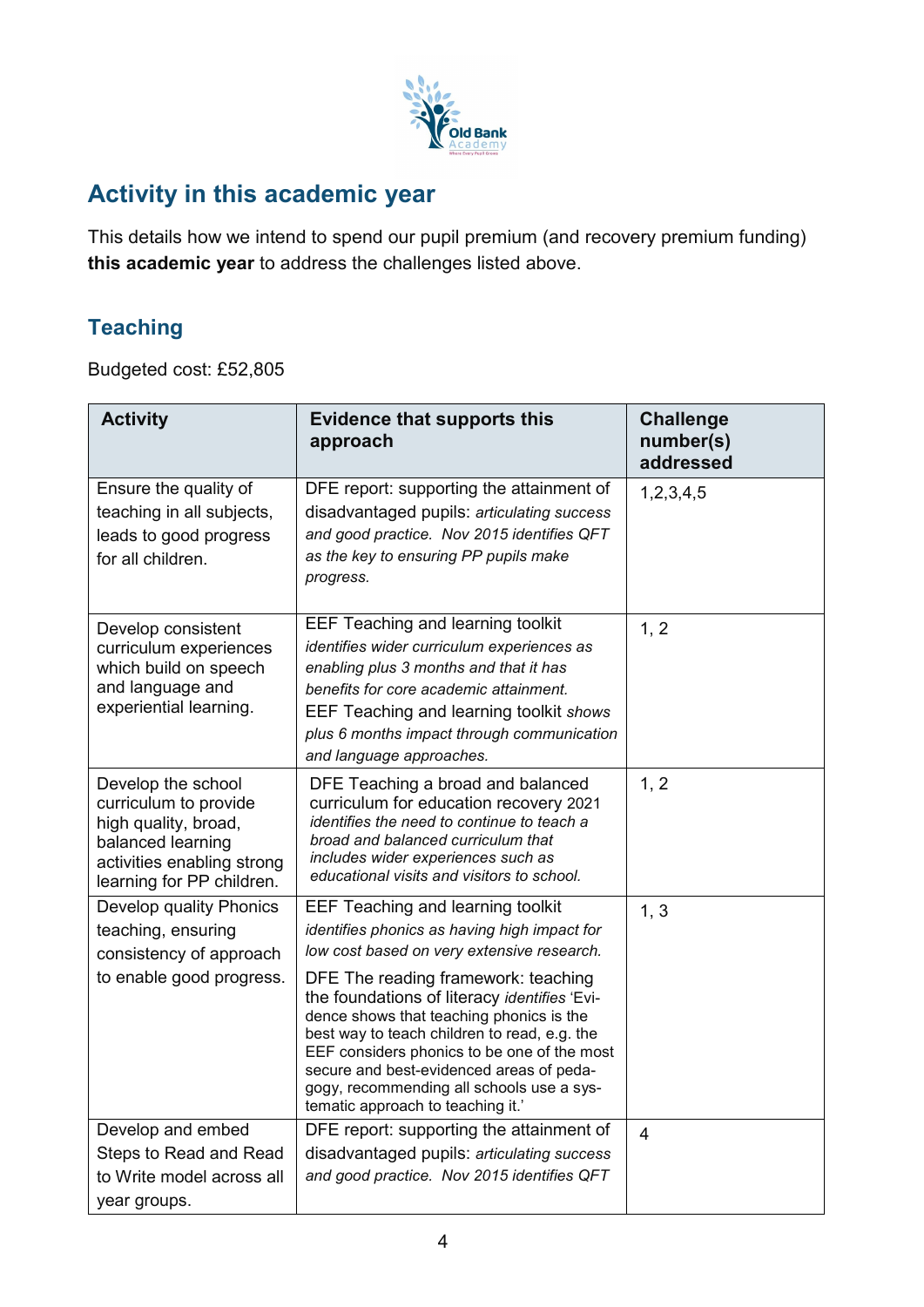

|                                                                                                             | as the key to ensuring PP pupils make<br>progress.                                                                                                                                                                                                                                                                                                     |   |
|-------------------------------------------------------------------------------------------------------------|--------------------------------------------------------------------------------------------------------------------------------------------------------------------------------------------------------------------------------------------------------------------------------------------------------------------------------------------------------|---|
| Using CPA for quality &<br>consistent Maths<br>teaching across school<br>including resource use<br>and CPD. | DFE Teaching mathematics across KS1<br>& KS2 provides evidence-based<br>approaches<br><b>EEF Effective Professional Develop-</b><br>ment. Recommendations for quality CPD<br>that motivates staff, develops teaching tech-<br>niques and embeds practice. Effective CPD<br>plays a crucial role in improving classroom<br>practice and pupil outcomes. | 4 |

# **Targeted academic support**

Budgeted cost: £21,900

| <b>Activity</b>                                                                                                                                        | <b>Evidence that supports this</b><br>approach                                                                                                                                                                                                         | <b>Challenge</b><br>number(s)<br>addressed |
|--------------------------------------------------------------------------------------------------------------------------------------------------------|--------------------------------------------------------------------------------------------------------------------------------------------------------------------------------------------------------------------------------------------------------|--------------------------------------------|
| Introduce the Old Bank<br>Oracy Project.<br>ETAs to be trained and<br>deployed to deliver<br>catch-up interventions<br>to pupils working below<br>ARE. | <b>EEF Teaching and learning toolkit</b><br>shows plus 6 months impact through<br>communication and language approaches.                                                                                                                               | 1                                          |
| Targeting pupils<br>through ETA<br>interventions in English<br>& Maths                                                                                 | EEF Teaching & learning toolkit shows<br>plus 4 months - teaching assistants can<br>have a large positive impact on learner<br>impact through interventions.                                                                                           | 1,4                                        |
| NTP tutoring<br>programme targeting<br>Year 6 Maths                                                                                                    | <b>DFE Tutoring Programme Publication</b><br>states that tutoring is one of the most<br>effective ways to accelerate pupil progress.<br>Evidence suggests that small group and<br>one-to-one tuition can boost progress by 3<br>to 5 months per pupil. | 1,4,5                                      |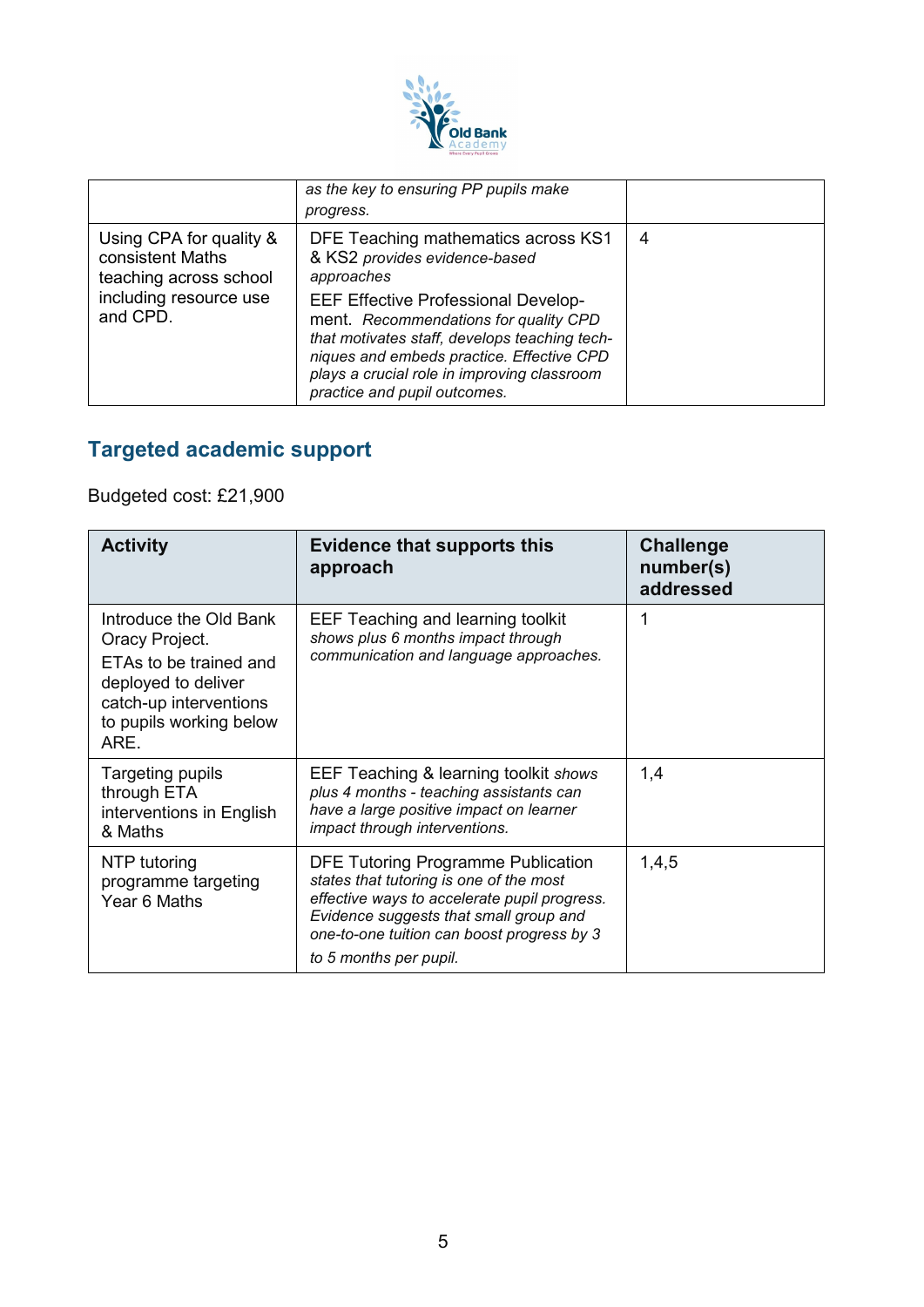

### **Wider strategies**

Budgeted cost: £21,250

| <b>Activity</b>                                                                                                               | <b>Evidence that supports this</b><br>approach                                                                                                                                                                                                                                                                                                                      | <b>Challenge</b><br>number(s)<br>addressed |
|-------------------------------------------------------------------------------------------------------------------------------|---------------------------------------------------------------------------------------------------------------------------------------------------------------------------------------------------------------------------------------------------------------------------------------------------------------------------------------------------------------------|--------------------------------------------|
| A fully staffed Parent<br>Hub 'The Orchard'<br>which provides carefully<br>planned parenting<br>initiatives                   | EEF Teaching & learning toolkit shows<br>plus 4 months with an emphasis on<br>engaging with parents to avoid widening<br>attainment gaps & improving attendance.<br>School data shows a correlation between<br>children's attendance and their attainment.<br>Where children miss substantial periods of<br>school, their attainment does not match<br>their peers. | 1, 2, 3, 4, 5                              |
| Offer school visits<br>throughout school over<br>the academic year to<br>develop broad<br>experiences and<br>personal skills. | <b>EEF Teaching and learning toolkit</b><br>describes: There is a wider evidence base<br>indicating that outdoor adventure learning<br>may have positive impacts on other<br>outcomes such as self-efficacy, motivation<br>and teamwork.'                                                                                                                           | 1,2,3,4,5                                  |

# **Total budgeted cost: £95,955**